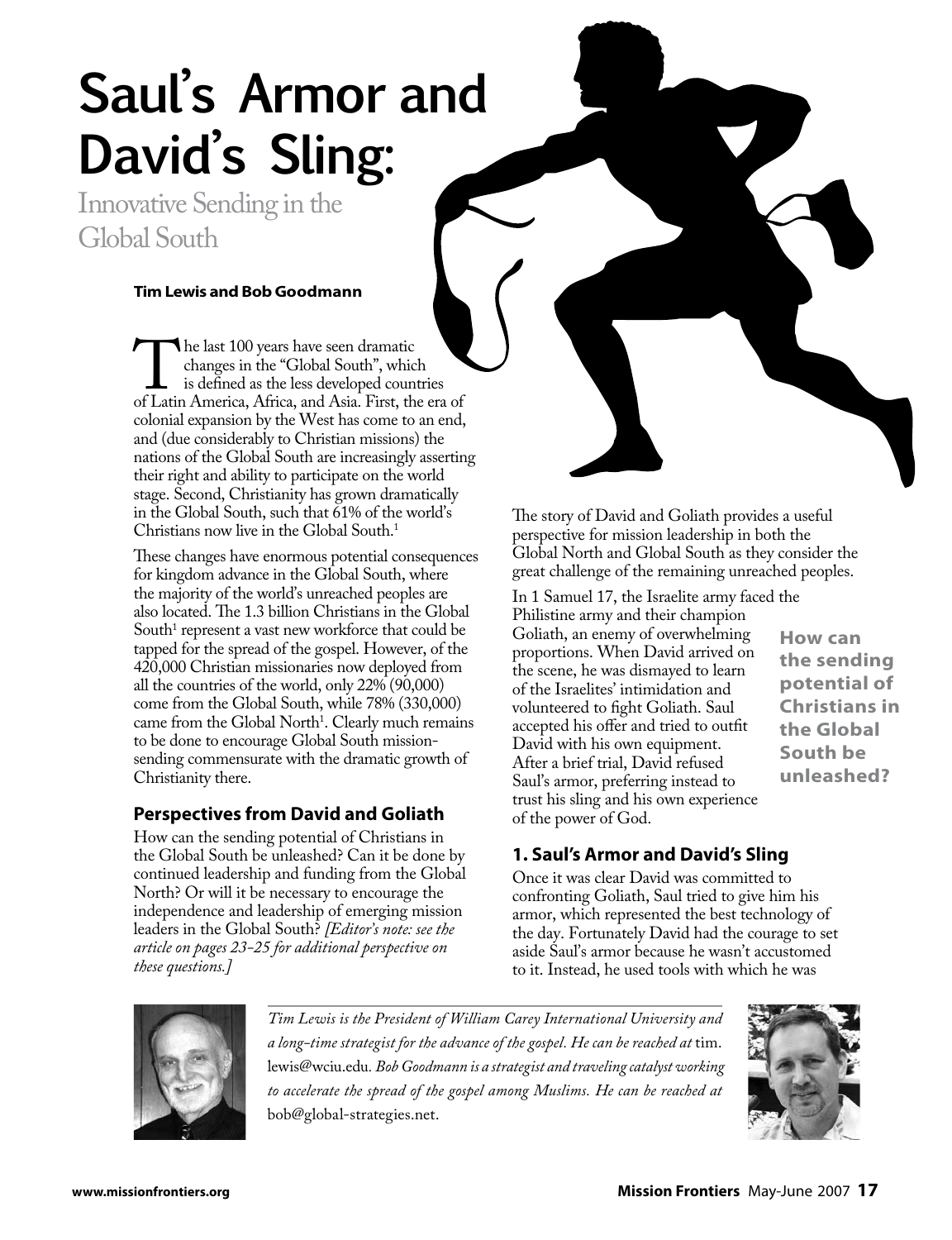already comfortable and which were locally available – namely, a sling and five smooth stones which he found in a nearby stream. David's confidence was based on experiencing God at work in his own life in the past, as he defended his father's sheep.

The very best tools, strategies, and best practices from 200 years of mission from the Global North may not be the most helpful for Global South sending.

**What might "a sling and five smooth stones" look like for those in the Global South with high potential for sending?**

Emerging mission leaders in the Global South may choose to set aside "Saul's armor" and take up "a sling and five smooth stones," even if these local

methods are perceived as inadequate and simplistic by those who are more experienced.

Saul's armor represented wealth, power, and the latest technology, while David's sling represented simplicity and vulnerability. Each, rightly understood, is a gift from God, and each may be used to advance His kingdom by those to whom it has been given.

# **2. Courage and Doubt**

Saul doubted David's ability to fight Goliath because David was young and inexperienced in battle. Emerging mission leaders in the Global South may find that more experienced leaders will at times doubt their capabilities. They should respond with courage, knowing that God is with them, as He was with David in defending his father's sheep and then in fighting Goliath.

# **3. Spiritual Confrontation**

"David said to the Philistine, "You come against me with sword and spear and javelin, but I come against you in the name of the LORD Almighty, the God of the armies of Israel, whom you have defied" (1 Samuel 17:45). David saw his battle with Goliath as a spiritual confrontation with a physical manifestation, rather than as a purely physical confrontation.

As Philip Jenkins points out in his landmark book *The New Faces of Christianity: Believing the Bible in the Global South,* believers in the Global South expect to see God break into human affairs and work in unusual and miraculous ways.<sup>2</sup> Emerging mission leaders in the Global South may confidently rely on their experience of the Lord's

power in recruiting, training, and sending workers, and in effectively implanting the gospel into unreached peoples.

# **4. Great Faith**

David had great faith, greater than that of Saul and his army. Emerging mission leaders in the Global South should have great faith that God will use them mightily to reach the unreached peoples that are all around them.

# **Characteristics That May Unleash Global South Sending**

What might "a sling and five smooth stones" look like for those in the Global South with high potential for sending? Five characteristics will likely contribute to unleashing this potential. The first characteristic describes who is sending, the next three discuss how and where workers are sent, and the last discusses how they implant the gospel when they arrive.

# **1. Local leadership and structures**

Leaders in Latin America, Africa, and Asia are fully capable of leading their own sending initiatives and structures, and they should be encouraged to do so. However, existing structures may need to release them to develop their own sending strategies and structures.

Unless Global South leaders are able to provide true local leadership, they will have difficulty recruiting, training, and sending their workers using locally available methods. Without independent local leadership, it seems unlikely that emerging Global South sending will be able to put down Saul's armor and experiment with slings and stones that might make sense for the local context. The temptation of Saul's armor is difficult to overcome, and the benefits of doing so are not always clear.

Emerging sending structures in the Global South need "Davids" who will assess the relative advantages of Saul's armor and David's sling for their local contexts. The other characteristics described below depend almost entirely on local leadership and structures that could provide a break from the past and explore new strategies.

# **2. Local self-sufficiency**

God has marvelously used fully-supported missionaries in the last two centuries of sending from the Global North. But this model requires great wealth and substantial structures to send large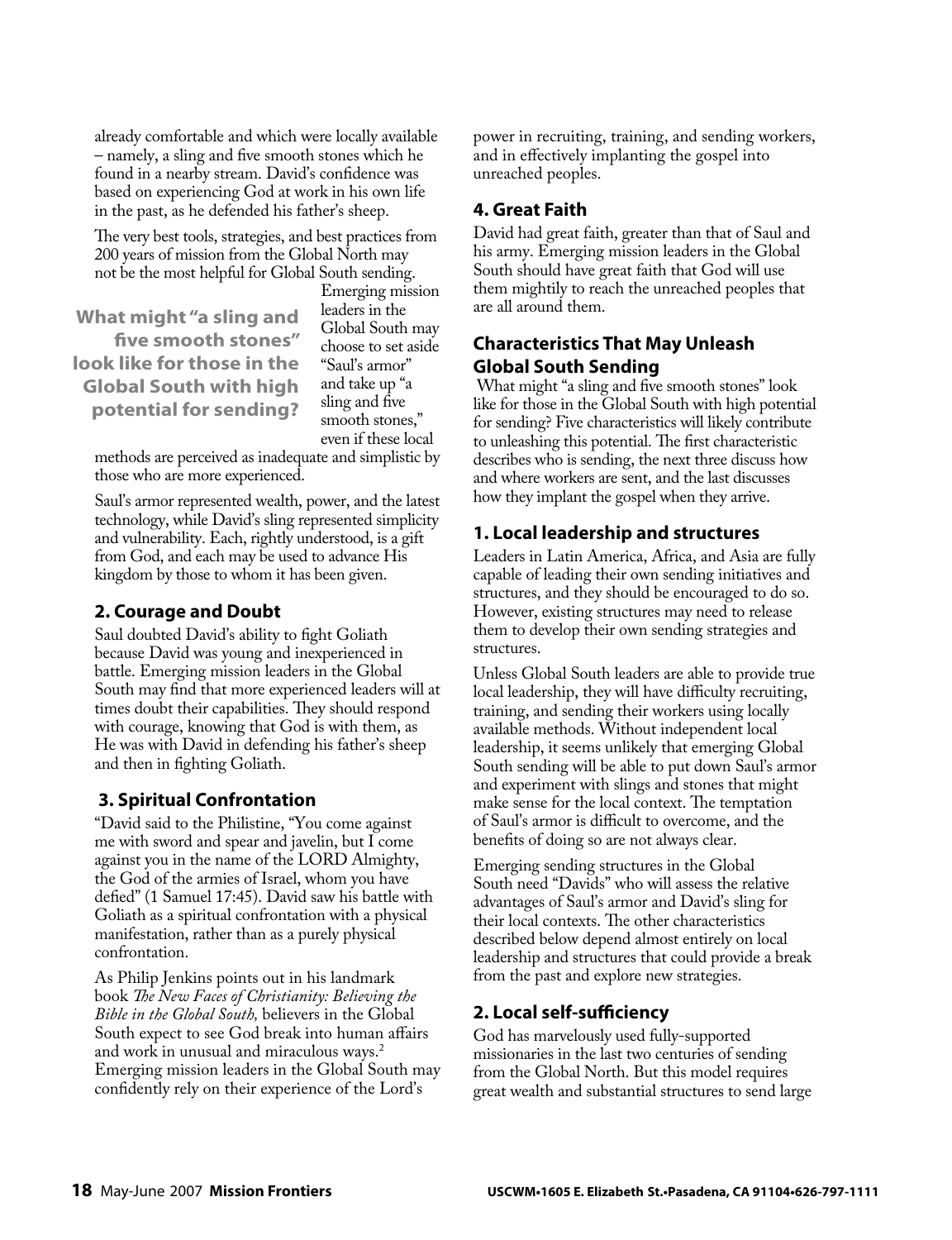numbers of long-term workers with full support. So how do we avoid this difficulty? One problematic emerging strategy is to use funding from the Global North to send workers from the Global South. The logic goes like this: "We have the money, you have the people, so let's 'partner' together." Yet one of the many problems with this approach is that it tends to prevent local leadership and ownership. Whoever controls the purse strings tends to control the direction and the decisions.

Instead of foreign funding, the discovery of locally sustainable resources should be encouraged. Only

local self-sufficiency will be sustainable in the long-term, and only local self-sufficiency will encourage local leadership and local structures. *[Editor's note: see the article on pages 26-28 for more on this topic.]* Of course, selfsufficiency is difficult to achieve, and it is unrealistic to expect that only local funding will be pursued. However, without a committed local effort to pursue self-sufficiency, foreign funding is likely to remain a barrier to

**The discovery of locally sustainable resources should be encouraged.**



# **Proximate Sending in Sub-Saharan Africa**

One small denomination in an impoverished country of Sub-Saharan Africa is sending workers to proximate Muslim tribes. These tribes speak the same trade language, share similar cultures and lifestyles, and have identical agricultural economies. The leaders of this denomination had sent only two families in the past because they had limited access to outside funding. Three years ago they were challenged to consider sending workers as farmers, rather than as fully-supported workers. This began to unleash their sending potential.

In the last three years, they have sent 17 families to 17 Muslim tribes within 200 miles. The only outside funding that is involved covers 45 days of intensive training in cross-cultural living and witnessing, the purchase of two oxen and a plow, and a modest relocation allowance. The total cost of training and sending is less than \$3,000 per family, and the result is long-term workers who are self-sufficient. They are recruited by their local leadership, trained by locals with the help of some outsiders (assistance which is now phasing out), and sent by their own denomination without any foreign oversight.

The sites for their relocation were selected after their mission director visited a number of the Muslim tribes and, using the shared trade language, asked each tribal chief if he would like to receive a farming family who would preach the gospel to them. When

he was granted permission (as he generally was), the families moved, built huts just like the ones in their home villages, cooked over the same charcoal stoves, and farmed using the same techniques. They are as self-sufficient as they were in their home villages. These workers are openly preaching the gospel, and some are already seeing Muslims come to faith.

This effort is entirely led by the denomination's leaders through the existing denominational structure. They plan to continue training and relocating 6-10 families every year, even though their entire denomination numbers only 5,000 in 40 churches! The sending infrastructure is minimal because the mission director can visit all of the families on his motorcycle and because he already speaks the trade language in these villages.

Their proximic advantages, combined with a locally sustainable sending strategy, have dramatically increased their sending potential. Furthermore, there are 45 proximate unreached Muslim tribes within 500 miles who speak the same trade language and have similar cultures and lifestyles. This group has already engaged 17 of them. These are tribes that a Global Northerner would have difficulty in reaching, but that these believers are ideally suited to reach because of their proximic advantages.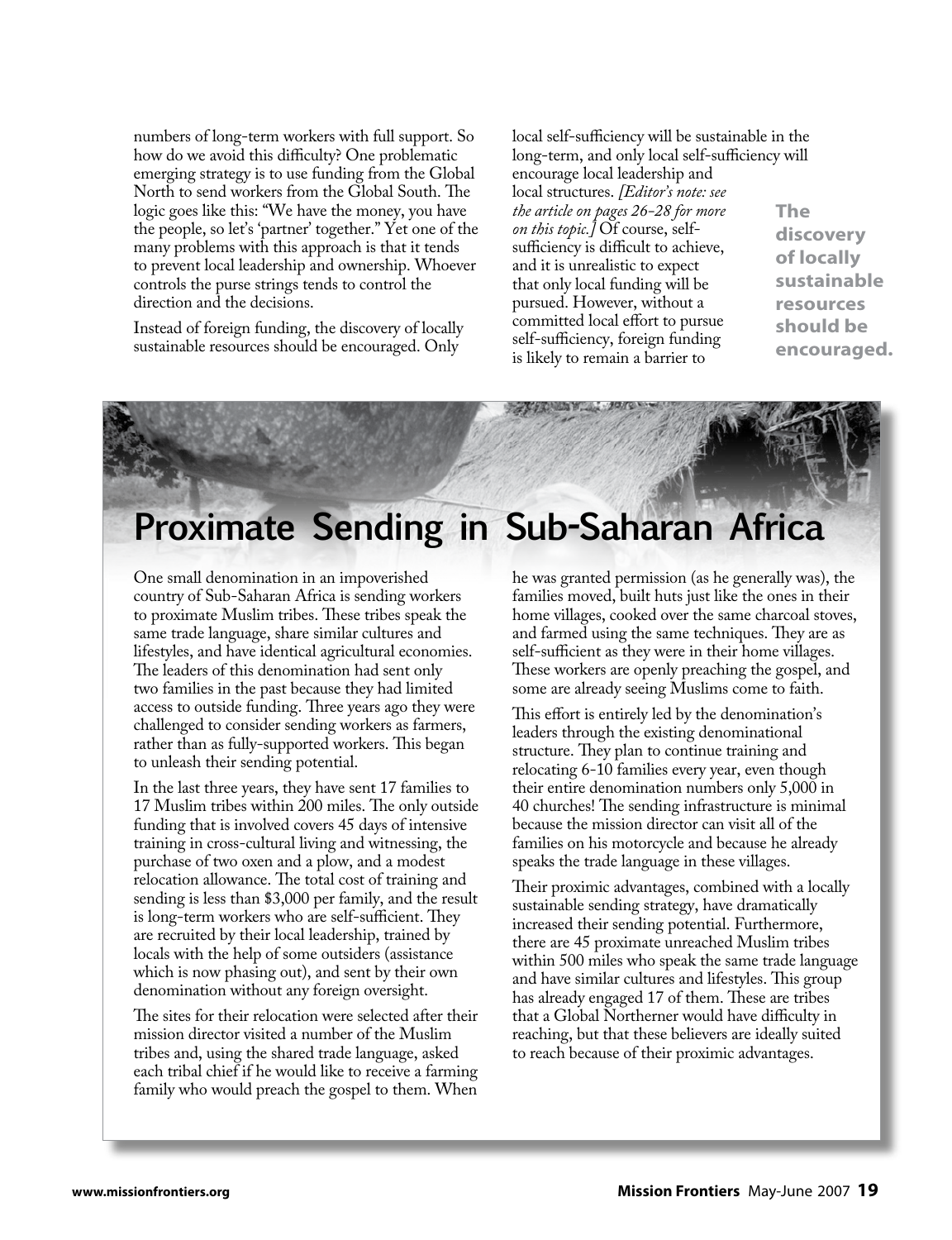dramatic increases in sending. Below we present several examples from Africa and Asia that suggest shortcuts to self-sufficiency and local sustainability.

Two aspects of traditional sending from the Global North, in particular, have the feel of Saul's armor in the Global South: distant sending and

**Emerging sending structures would significantly increase their sending potential if they focused on proximate sending.** fully-supported workers. Sending high-cost workers across great distances is largely unavoidable when workers are from the Global North and the lost are in the Global

South. However, encouraging Global South sending to pursue the same strategies of high distance and high cost would make local self-sufficiency virtually unattainable for the majority of the Global South.

By contrast, two strategies can make local selfsufficiency far easier to achieve: proximate sending and dual-vocation workers. These tandem strategies of low distance and low cost are the next two characteristics to be discussed.

# **3. Proximate sending**

The harvest workers of the Global South have huge advantages of "proximics" with their lost neighbors. We define "proximics" (a term we have coined) as "the gospel-spreading advantages that come from being close to the lost in various dimensions: geography, linguistics, culture, socio-economics, worldview, lifestyle, standard of living, etc."

Often lists of people groups are developed and prioritized (especially by leaders in the North) in terms of their lostness (e.g., no one else is working among them) and their size (e.g., people groups over 100,000 in population). For Global South sending, prioritization of people groups should also include an assessment of proximic advantages.

In fact, emerging sending structures would significantly increase their sending potential if they focused on proximate sending. One excellent example of the advantages of proximate sending is found in Sub-Saharan Africa (see story on page 19).

#### **4. Dual-vocation workers**

Dual-vocation workers require far less funding than fully-supported workers, and often require no financial assistance at all. In addition, they are generally more credible among the lost because they're working "just like everyone else," and therefore they're less vulnerable to the accusation that they're being paid by foreigners to preach the gospel. Also, if they are sent to proximate peoples, it is generally easier to find gainful employment than if they're sent to distant areas where they don't know the language, culture, or local industries. So this approach seems to be intricately linked to proximate sending.

Obviously this is easier said than done. We are not in any way minimizing the difficulties of finding work among a completely new people group, or balancing the time demands of work and ministry. However, sending dual-vocation workers is more sustainable than pursuing long-term funding from the Global North.

#### **5. Gospel implantation**

It is not enough to encourage significant sending of Global South workers if they present the gospel to an unreached people group in a way that is comfortable to their sending culture but not to the receiving culture. Often workers expect to start a church like the one in which they grew up, structured around a building and meetings. Yet the New Testament church was a community of believers, not a church building. Escaping the gravitational pull of known models is one of the challenges of any new era or initiative.

Jesus said: "The kingdom of heaven is like yeast that a woman took and mixed into a large amount of flour until it worked all through the dough" (Matt 13:33). Rather than carrying a foreign-seeming gospel and creating extracted communities, workers should seek to implant the gospel like yeast. The gospel should infiltrate existing communities and existing cultural forms, and establish a community of faith that is natural to the new context rather than seeming foreign.

Global South sending structures have a significant advantage in gospel implantation if they send to proximate peoples, because the cultural distance that they need to bridge is not as great as for those who have crossed a great cultural distance. Emerging mission leaders should use this proximate advantage to more effectively implant the gospel like yeast.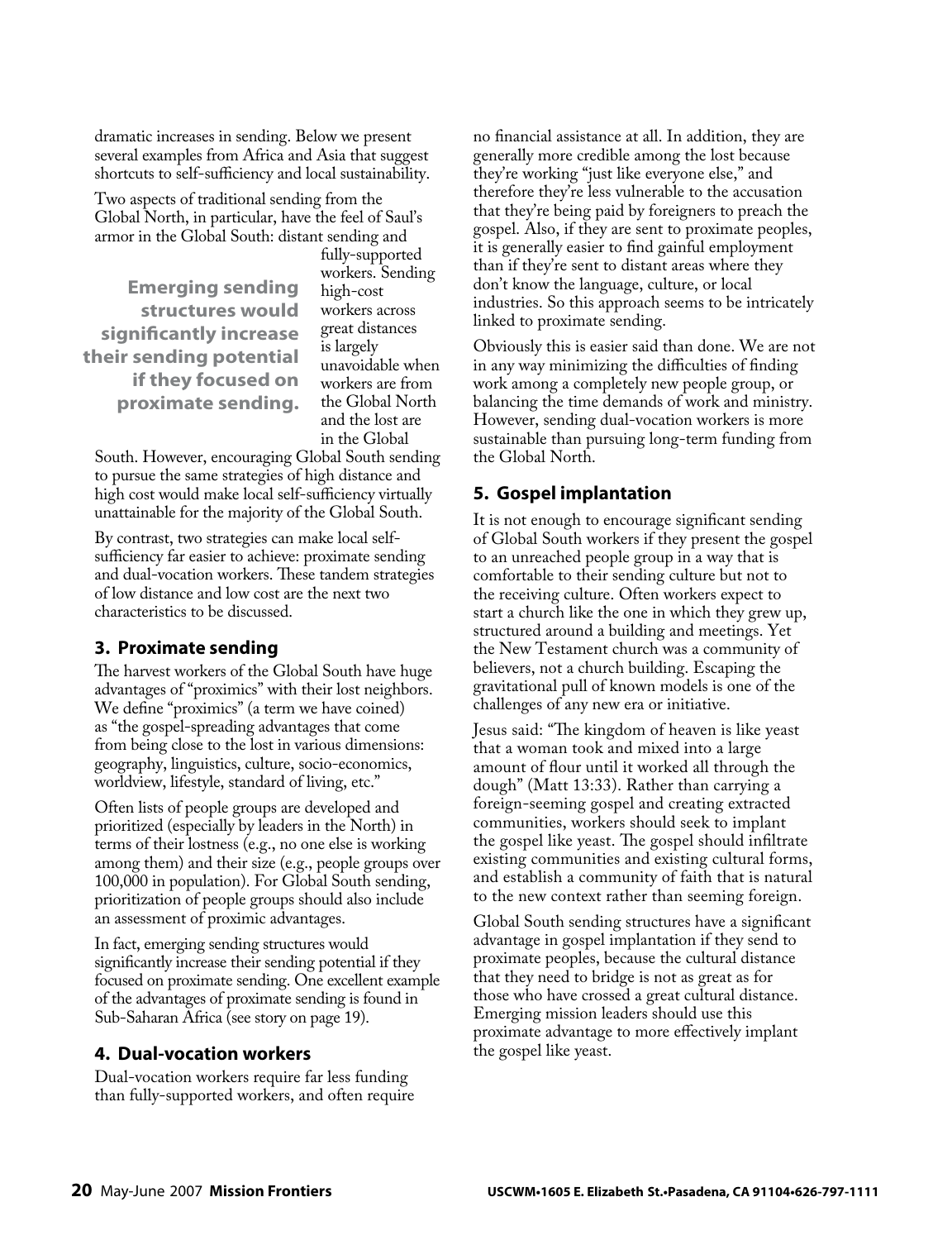# **Innovative Approaches to Global South Sending**

We have observed several models of innovative sending in Africa and Asia. We offer these as illustrative of what is possible, not as formulas for every situation. We're confident that dozens of other equally successful and appropriate models can be identified and applied – and in some cases are already applied. Our intent is to encourage consideration of new approaches to Global South sending that combine the best aspects of proximate sending, dual-vocation workers, and locally sustainable resources.

*"Relocation sending"* is similar to traditional distant sending, in that a worker moves to a new location to minister cross-culturally. However, when sending is proximate, that move has the opportunity to be a relocation where the worker does the same thing he or she has always done, except in a new location. The Sub-Saharan African sending example (see story on page 19) illustrates the relocation of farmers as dual-vocation workers.

*"In-place sending"* is another type of sending that is available when believers and the lost are geographically proximate. In "in-place sending," workers are trained to take the gospel crossculturally into an unreached people group, but they don't quit their jobs, because they already live near or among the unreached people group. For example,

in one Asian location, a locallyrun ministry working among extremely poor Muslims is in the process of converting from all-paid staff to a mix of paid and volunteer staff, as members of local churches are trained in the ministry and how to sensitively share Jesus with Muslims. This ministry has seen hundreds come to faith in the last several years, but their growth has been limited by their dependence on external funding to pay their staff. The conversion to a more sustainable resource mix gives them the opportunity to expand into new locations and new cities.

Another example of in-place sending is a new outreach

**Our intent is to encourage consideration of new approaches that combine the best aspects of proximate sending, dual-vocation workers , and locally sustainable resources.**

# **'GLOBAL PURPOSE'** – a new DVD from the U.S. Center for World Mission



"At last, believers can understand the Bible's "Global Purpose" through this fascinating DVD. Viewers will understand how God's 'big picture' destiny for our planet is inseparable from His 'small picture' destiny for believers everywhere."

#### Bob Blincoe US Director, Frontiers

"I loved it. Great tool to use with churches. You have hit a home run with this DVD."

Tom Telford

#### Author, national conference speaker United World Mission

"For many who will serve Christ in obedience to the Great Commission, understanding the urgency and enormity of the need will be a first step. The Global Purpose DVD illustrates this reality in a powerful way."

> Bob Creson President, Wycliffe Bible Translators, USA

This DVD is a teaching resource that gives an overview of **God's global purpose** to bless all peoples. It invites the viewer to explore ways to partner with others in declaring God's glory among all nations.

Produced by the Mobilization office of the U.S. Center for World Mission in cooperation with Create International Running time: 20 minutes Cost: DVD with User Guide: \$16.95 DVD with User Guide and Study Booklet: \$17.95

To order: William Carey Library/Send The Light • **call 1-800-MISSION** • **www.missionbooks.org**